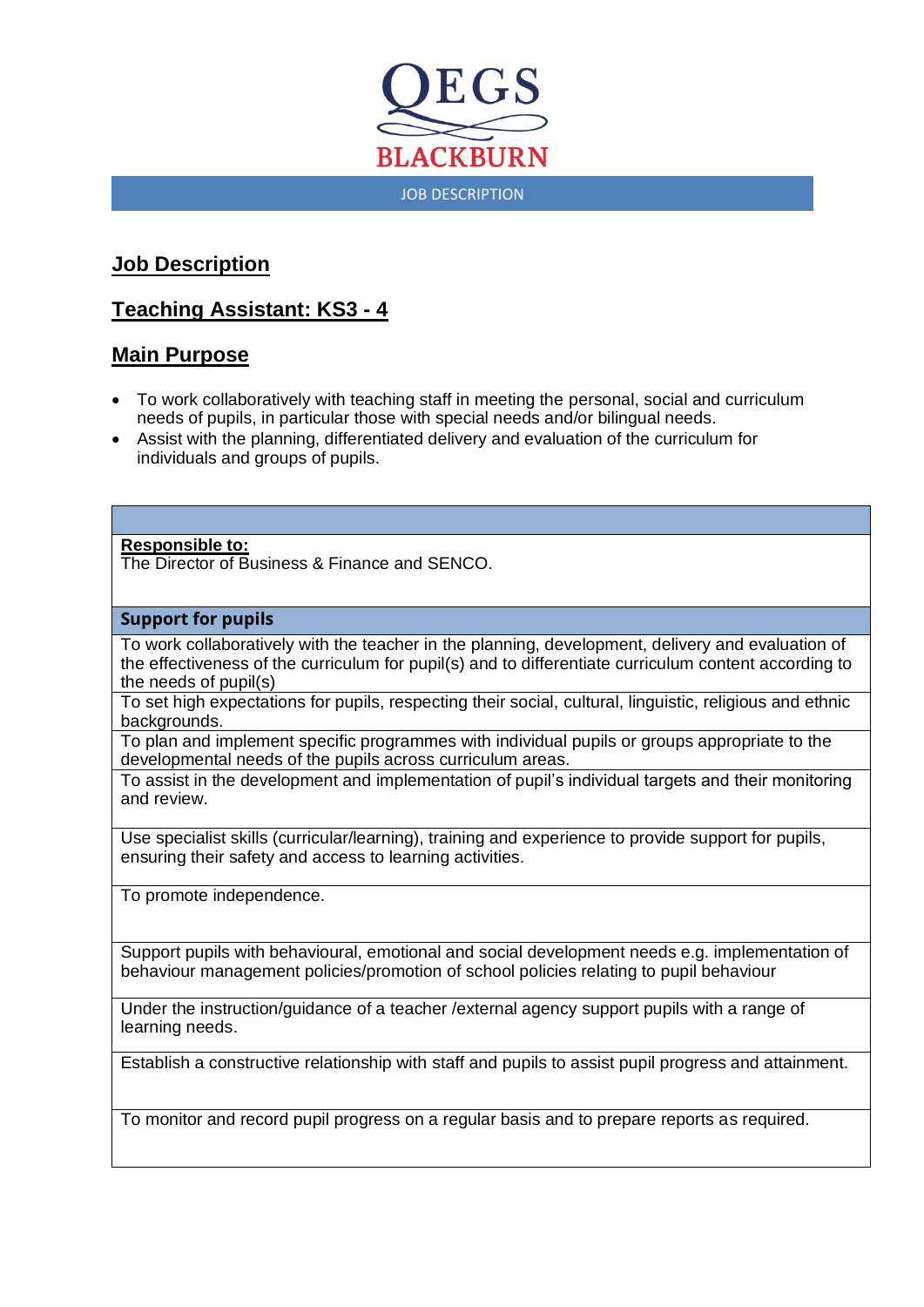

#### JOB DESCRIPTION

#### **Support for teachers**

Promote good pupil behaviour, dealing promptly with conflict and incidents and reporting in line with school policy.

To monitor individual pupils' progress and to report on pupils needs, achievements and concerns.

Contribute information to pupil records - (e.g. assessment information).

To provide ideas, resources and learning strategies for lessons

Liaise with parents, carers and outside agencies where appropriate.

Monitor pupils' responses to learning activities and record achievement/progress as directed

To provide objective and accurate feedback to teachers on pupil achievement, progress and problems

Administer tests and assist in the invigilation of exams e.g. reader, scribe

Assist in the supervision of children on trips/visits

**Support for the school**

Contribute to the overall ethos /work/aims of the team and school

Participate in training, other learning activities and performance development as required Attend and participate in relevant meetings as required.

Be aware of and comply with policies and procedures relating to child protection, equal opportunities, health and safety, security, confidentiality, data protection and reporting all concerns to the appropriate person

To assist with the supervision of pupils out of lesson time

To work as part of a team and support the role of other people in the team and to establish constructive relationships with other agencies/professionals in liaison with the teacher, to support the achievement and progress of pupils

Any other reasonable duties as required by the line manager commensurate with the post **Personal Qualities**

Liaising and communicating effectively with stakeholders in the School (including students, colleagues, line manager, parents and governors)

Remain respectful towards your colleagues. This means that you should not shout, swear, insult, gossip or conduct yourself in any manner than is contrary to the schools expectations on behaviour.

Manage conflicts, misunderstandings and disagreements

Understand that the school has a grievance procedure for airing any concerns that you may have and that should you have any concerns you are required to follow procedure and speak to the appropriate individual.

Observe that we are all placed to set an example to those around us

Seeking line manager support where necessary and appropriate

Reflecting on the effectiveness of professional relationships and identifying where improvements can be made